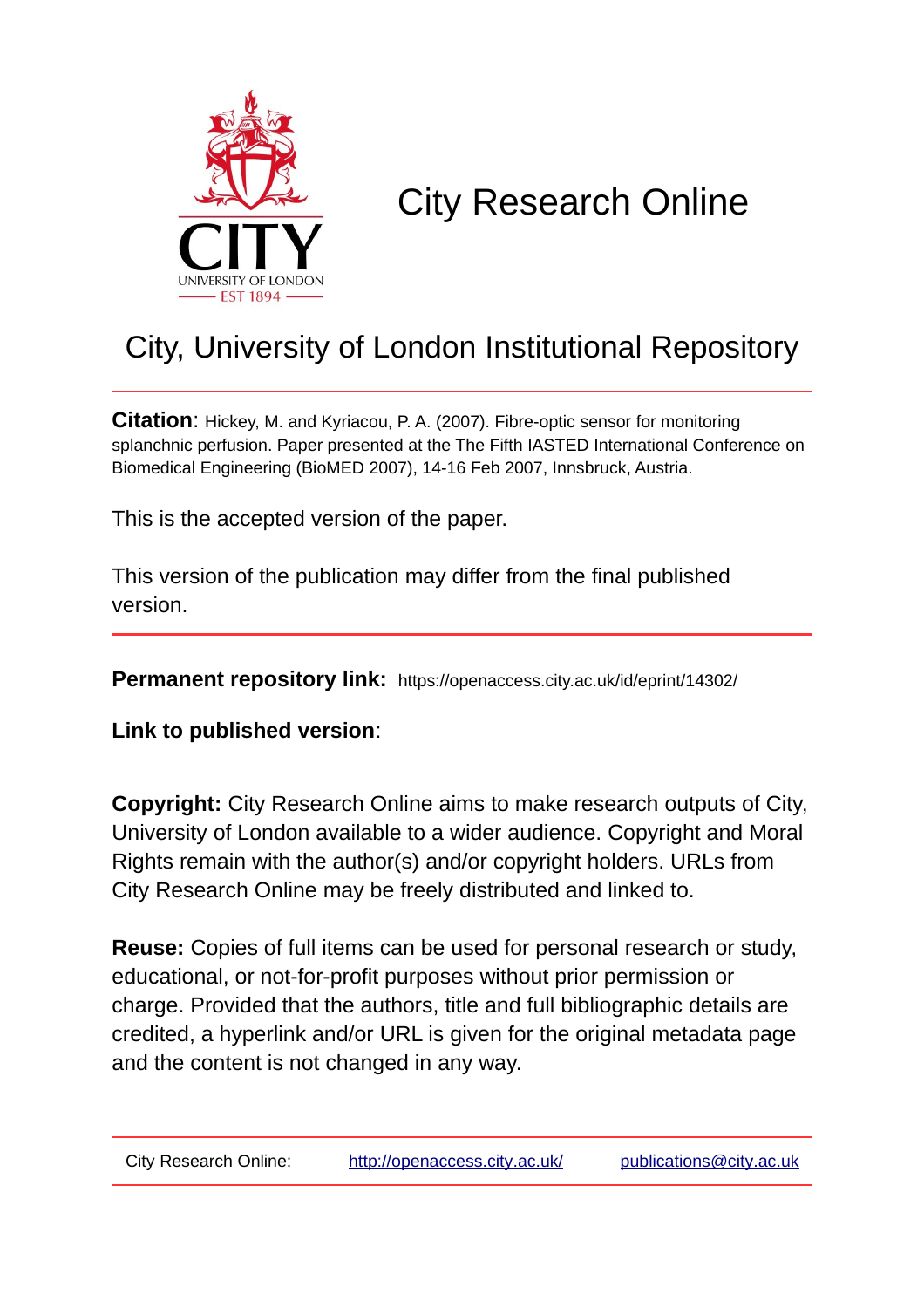## **Fibre-optic sensor for monitoring splanchnic perfusion**

M. Hickey and P.A. Kyriacou

School of Engineering and Mathematical Sciences, City University Northampton Square, London, EC1V 0HB, United Kingdom [m.hickey@city.ac.uk](mailto:m.hickey@city.ac.uk) [p.kyriacou@city.ac.uk](mailto:p.kyriacou@city.ac.uk)

#### **ABSTRACT**

There is a need for reliable monitoring of abdominal organ oxygen saturation  $(SpO<sub>2</sub>)$ . Preliminary pilot studies using an electro-optical sensor have shown that good quality photoplethysmographic (PPG) signals can be detected from various human abdominal organs during open labarotomy. In an attempt to develop a splanchnic perfusion sensor that can be used pre-operatively, operatively and post-operatively, a new fibre optic sensor and processing system utilising the principle of reflectance pulse oximetry has been developed. To determine the optimal configuration (source/detector separation) of the optical fibres, an experimental procedure was carried out to examine the effect of separation distance on the acquired PPG signals, and to ultimately select a source-detector separation distance for the final design of the fibre-optic probe. PPG signals were obtained from the finger for all separation distances. The optimum range for source-detector separation was found to be between 3mm and 6mm. At closer separation, PPG signals were too erratic and unstable, while at larger separation the amplitudes of PPG signals were very small. The development of the fibre-optic probe as well as the experimental set-up and the results of the investigations are presented.

#### **KEY WORDS**

Splanchnic perfusion, reflectance pulse oximetry, reflectance, photoplethysmography

## **1. Introduction**

Ischaemia of the gut may occur intra-operatively or in critically ill patients with low flow states of cardiogenic or hypovolaemic origin [1]. When an organ or tissue suffers severe hypoperfusion or extreme hypoxia, organ dysfunction follows. Tissue hypoxia of one organ may lead indirectly to dysfunction or failure of distant organs through the release of mediators and various toxins [2]. In the case of bowel ischaemia, the loss of mucosal barrier function results in bacterial translocation and endotoxin absorption into portal blood which can amplify the systemic inflammatory response following surgery [3, 4]. This may contribute to the development of multiple organ failure which remains a common cause of death and morbidity following major surgery despite advances in intensive care management. Previous studies have led to the speculation that the gastrointestinal tract might be the canary of the body, making early detection of inadequate tissue oxygenation feasible [5]. Therefore, it is of utmost importance to monitor splanchnic perfusion.

Currently there is no widely accepted and readily available monitoring technique to measure splanchnic perfusion and, most importantly, to quantitatively measure splanchnic oxygen saturation. Techniques used to assess splanchnic perfusion such as polarographic oxygen electrodes, luminescent oxygen probes, magnetic resonance spectroscopy and positron emission tomography remain research tools [2]. Manual fluid tonometry which is currently considered as the only clinically available tool for assessing splanchnic perfusion is still not routinely used, as it is found to be intermittent, operator dependent and time consuming [6, 7]. Methods such as laser Doppler, Doppler ultrasound, and intravenous fluorescein have been previously explored to assess intestinal ischaemia in animals [8-11]. Many of these techniques are complex and expensive and none of them directly measures oxygenation. Therefore, there is a need for a simple, reliable, and continuous method for estimating abdominal organ blood oxygen saturation  $(SpO<sub>2</sub>)$ . Animal studies have also shown that pulse oximetry could be used to monitor intestinal oxygen saturation [11]. However, there are difficulties in applying conventional pulse oximeters directly in the viscera as such probes are bulky and not custom designed for such anatomical areas and also not easily sterilizable. Moreover, none of the currently available probes could be left in the abdomen for prolonged postoperative monitoring. Preliminary pilot studies using a custom made reflectance electro-optical sensor have shown that good quality photoplethysmographic (PPG) signals can be detected from various human abdominal organs (bowel, kidney, liver) during open labarotomy [1]. This indicates the feasibility of pulse oximetry for the measurement of splanchnic blood oxygenations in humans.

As a preliminary to constructing a suitable pulse oximeter for assessing splanchnic perfusion this paper describes the development and technical evaluation of a new fibre-optic sensor and processing system.

## **2. Background**

Pulse oximeters estimate arterial blood oxygen saturation by shining light at two different wavelengths, red and infrared, through vascular tissue. In this method, the ac pulsatile PPG signal associated with cardiac contraction is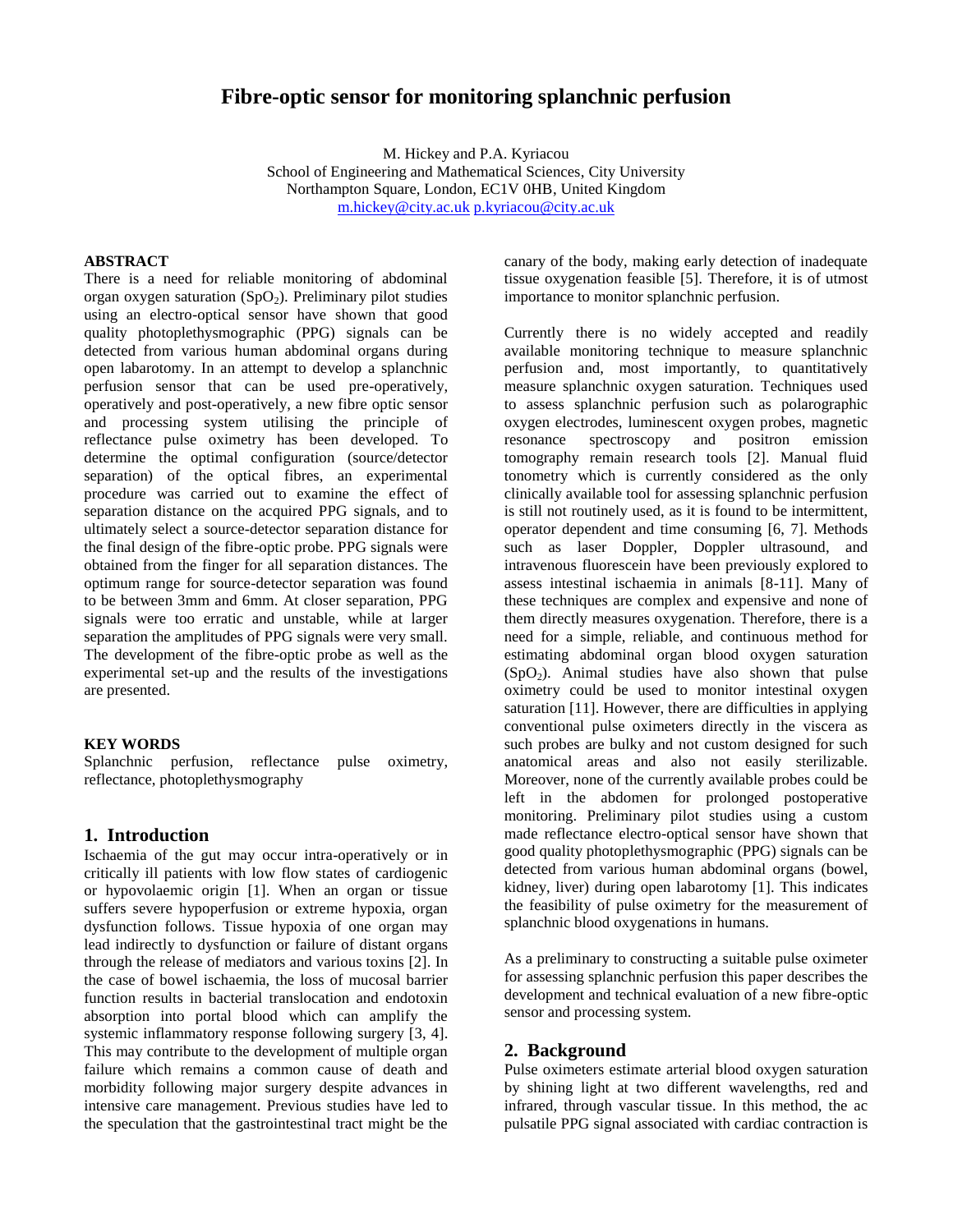assumed to be attributable solely to the arterial blood component. The amplitudes of the red and infrared ac PPG signals are sensitive to changes in arterial oxygen saturation because of differences in the light absorption of oxygenated and deoxygenated haemoglobin at these two wavelengths. From the ratios of these amplitudes, and the corresponding dc photoplethysmographic components, arterial blood oxygen saturation  $(SpO<sub>2</sub>)$  is estimated. Hence, the technique of pulse oximetry relies on the presence of adequate peripheral arterial pulsations, which are detected as photoplethysmographic signals [12].

## **3. Methods**

A new reflectance photometric sensor comprising of three optical fibres coupled to infrared and red subminiature version A (SMA) mounted emitters and a photodiode has been developed. A PPG processing system was also developed to detect and pre-process the red and infrared ac and dc PPG output signals. These signals were then digitised by a 16-bit data acquisition card (National Instruments, DAQPad-6015). The digitised PPG signals were further filtered, analysed, and displayed by a *Virtual Instrument* (*VI*) implemented in *LabVIEW*.

#### **3.1 Fibre Optic Probe**

Silica glass step index multimode fibres were chosen with a core of 600μm for the transmission and reception of light to the tissue. The fibres were protected with a hard polymer buffer, Kevlar strands, and an outer Tefzel jacket. Bare fibre was exposed at one end of each fibre cable. The fibre was cleaved to achieve a flat surface at 90 degrees to the emitting light. The tip of each fibre was polished with a 5μm, 3μm, 1μm, and 0.3μm polishing film to ensure that:

- There was only light random scratches, and the fibre region is free of large scratches
- There were no chips in the edges of the fibre that extended into the core of the fibre
- There are no more that two chips in the edges of the fibre, such that the length plus the width of the chips does not exceed 20% of the circumference of the fibre.

The opposite end of each fibre was attached to an SMA connector, for coupling with SMA mounted LEDs. Three fibre cables were used; two to transmit the red and infrared light to the tissue, and another to receive the backscattered light.

SMA mounted red and infrared LEDs with peak emission wavelengths at 650 nm and 850 nm respectively were used. A single photo-diode with an active area of  $1mm<sup>2</sup>$ was used to detect the backscattered light from the tissue.

## **3.2 PPG Processing System and Acquisition System**

An acquisition and processing system, has been developed to detect, process, record and display the red and infrared ac and dc PPG signals. A block diagram of the processing system is shown in Figure 1. The emitters, red (R) and infrared (IR), are driven by software controlled constant current sources. Output signals generated in the *Virtual Instrument (VI)* drove the current sources via the outputs ports of a 16-bit analogue-todigital card (ADC) (National Instruments DAQPad-6015). The red and infrared emitters were turned on and off at 500 Hz. The photodetector detects the energy backscattered by the tissue and gives an output current proportional to the detected light intensity. The output of the current-to-voltage (I-V) differential amplifier contains multiplexed PPG signals corresponding to red and infrared wavelengths. The signal from the current-tovoltage differential amplifier passes to a demultiplexer synchronised to the output clock signals from the DAQCard, which separate the red (R) and infrared (IR) signals. The two signals (R and IR) are then filtered to extract the ac and dc PPG components for each wavelength. The output PPG signals are digitised using the DAQCard and further analysed by the *Virtual Instrument*. PPG traces corresponding to infrared and red wavelengths are obtained simultaneously and displayed on the personal computer screen. All acquired signals are also saved in spreadsheet format for further post processing analysis.



**Figure 1:** Block Diagram illustrating the various stages of the PPG Processing system

#### **3.3 Optimal Source-Detector Separation Study**

The separation between the emitters and the photodetector is of great importance and significance in designing a reflectance pulse oximeter probe as it bears a direct impact on the quality of the PPG signal and the accurate estimation of  $SpO<sub>2</sub>$ . Therefore, it was of great significance to investigate in detail and establish the optimum separation distance between the light emitting fibres and the light receiving fibre prior to the finalisation and manufacturing of the probe. Such an investigation will allow us to observe the amplitude and morphology of ac and dc PPG traces at both wavelengths and various separation distances.

In order to conduct this experiment, a precision drilled perspex finger piece was designed to allow for the placement of fibres at various distances (Figure 2). All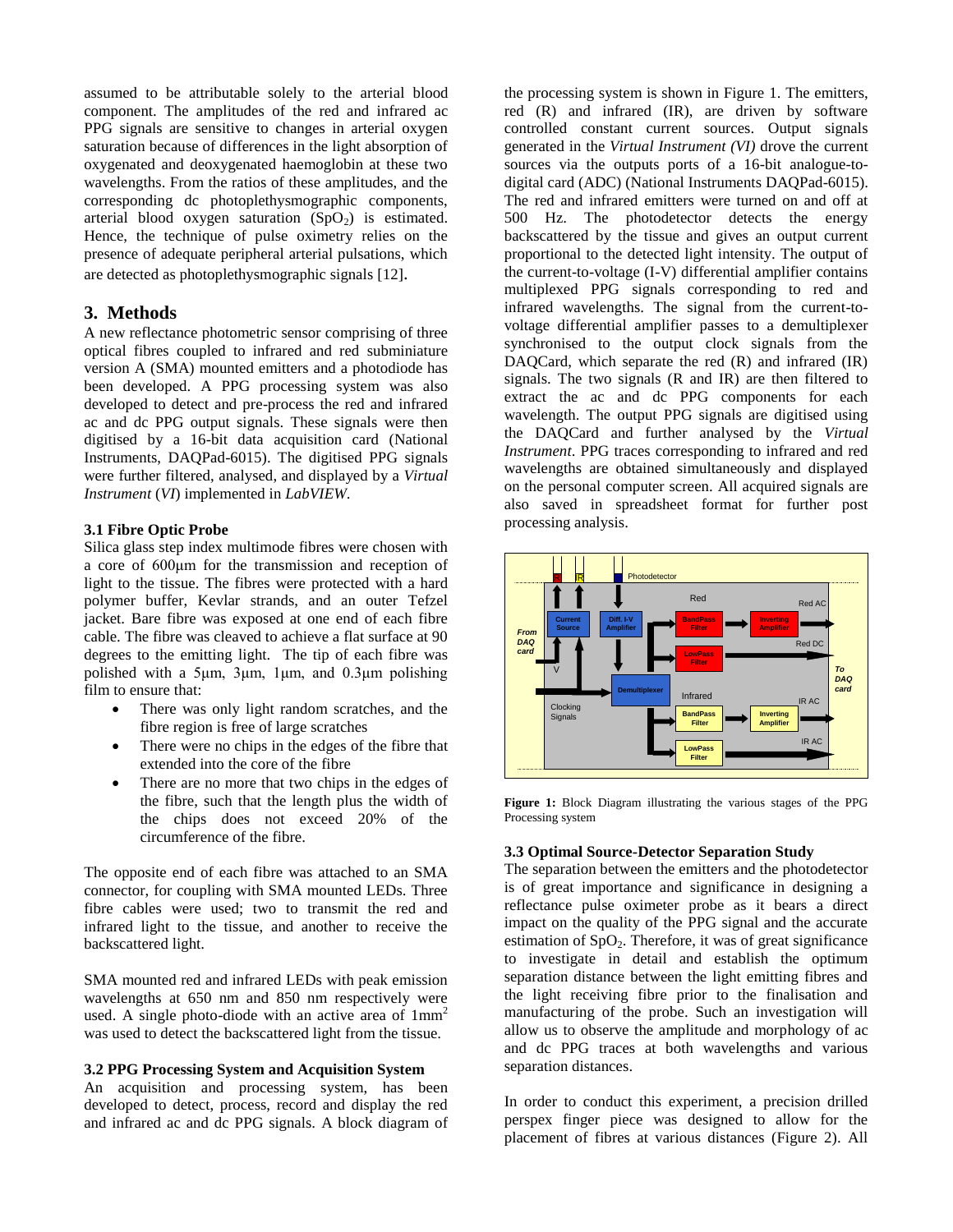separation distances given are from the centre of the emitting fibre to the centre of the detecting fibre. During the experiment, PPG signals obtained from the finger at both wavelengths were recorded simultaneously while varying the separation between emitter and detector at 1mm increments (range: 1-8 mm). During the experiment the emitter current was maintained constant at 40 mA. Any overhead fluorescent lights were switched off to minimise artefacts.



**Figure 2:** Illustrating the use of a precision drilled perspex piece for the placement of fibres during the separation experiment

## **4. Results**

Photoplethysmographic signals of good quality were recorded at both wavelengths at all separation distances between the transmitting and receiving fibres. Figure 3 depicts typical finger ac PPG traces obtained at various separation distances.



**Figure 3:** Typical photoplethysmographic (PPG) traces from the finger at various fibre separation distances

Although PPG signals were obtained at almost all separation distances, there were significant differences in signal amplitude, and morphology at the various monitoring separations. Very large amplitude PPG signals were acquired at 1 mm separation. However, these signals were of very poor quality. Their morphology was not of the usually expected PPG plus they were very noisy and erratic. Signals within the range of 2 mm to 6 mm produced ac PPGs of good quality with large amplitudes and high signal-to-noise ratio (SNR). Over 6mm separation distance the resulted ac PPGs were of poor quality and very low amplitude (figure 3).

#### R and IR PPG Amplitude at 40mA Drive Current



**Figure 4:** Mean PPG, red (R) and infrared (IR), ac amplitudes and Standard Deviation at all investigating separation distances (drive current at 40mA)

R and IR DC Amplitude at 40mA Drive Current



**Figure 5:** Mean PPG, red (R) and infrared (IR), dc amplitudes and Standard Deviation at all investigating separation distances (drive current at 40mA)

Figure 4 shows the mean ac red and infrared PPG amplitudes (Standard Deviation) for all separation distances. It can be clearly seen that the PPG amplitudes decrease as the separation distance is increased. Such a phenomenon is well explained as the transfer of photons to the emitter via the tissue bed decreases as the distance between the emitting source and the receiving source increases. Figure 5 shows the mean dc red and infrared PPG signals (Standard Deviation) for all separation distances. The dc signal at 2mm separation was